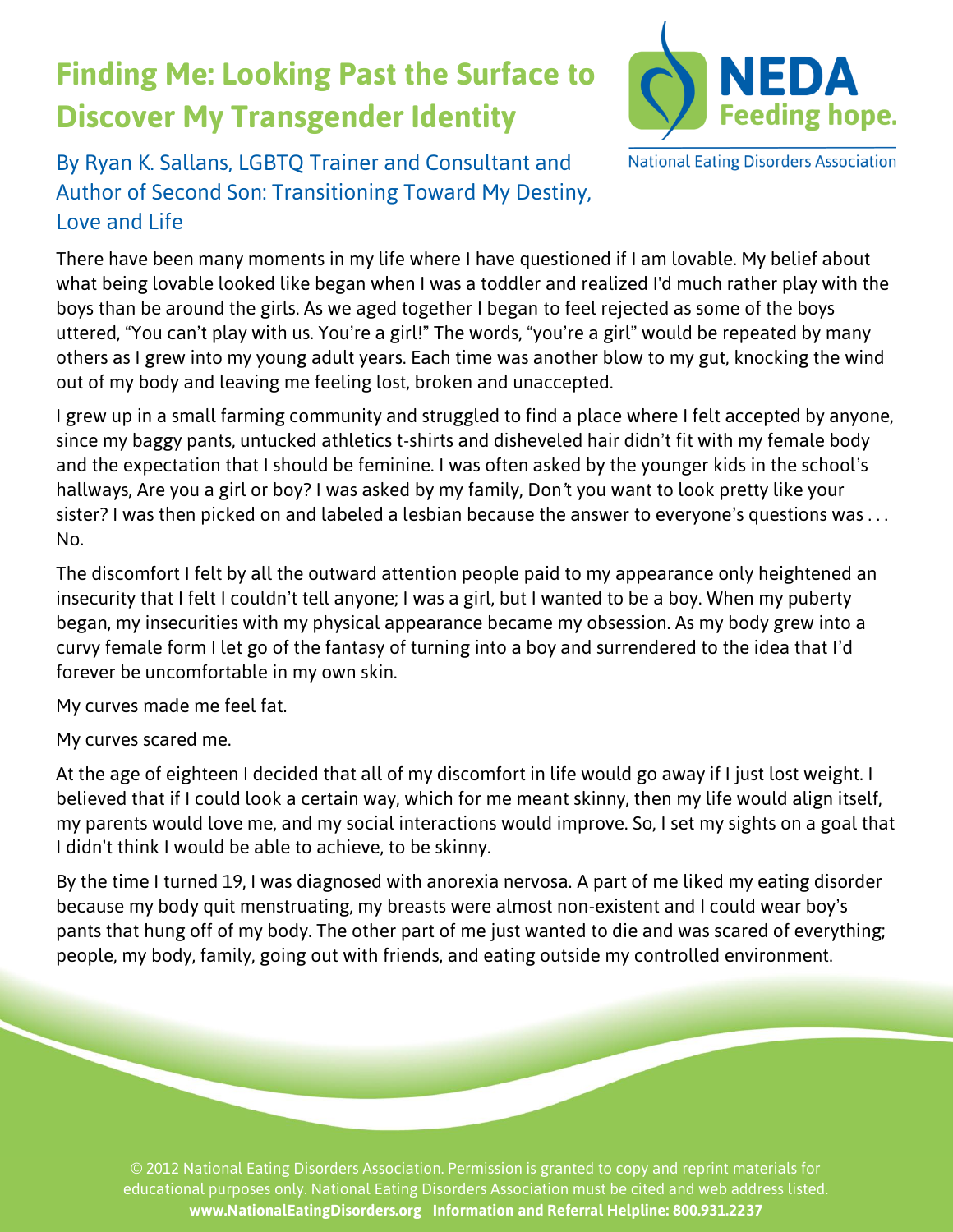

**National Eating Disorders Association** 

My eating disorder caused me to live in a world that revolved around all the things I was trying to avoid; my body, food, fear and loneliness.

After a year-and-a-half of torturing myself through anorexia, my spirit was ready to surrender. As I felt the beats of my heart decrease to the point of stopping, a voice inside me said, "It's not your time." As it became silent, I felt a new rush of energy pulse through my veins and I decided it was time to quit living in fear and hiding. To do this I knew I had to be dedicated to going to therapy and seeing a nutritionist.

I went to weekly appointments for another four-and-a-half years.

From the ages of 19 to 24 my eating disorder controlled my life and kept me from exploring my true feelings. Through therapy, I finally accepted that I had to quit looking at my body and my appearance to judge my feelings of self-worth. Instead, I turned my attention inward where I was able to face the one thing that scared me the most, sexuality.

At the age of 24 I came out as a lesbian. When I did this, my eating disordered behaviors started to decrease, and my posture straightened as I walked on my college campus. The energy I spent focusing on food dissipated with each day that passed after coming out, but the energy I spent dissecting my appearance and body increased.

As a child I knew I was supposed to be a boy, as a teenager I was scared of being a girl, and as an adult I didn't know there was a way to fix what was wrong.

Eight months later I discovered how to fix what was wrong when I found a book about transgender men. Looking at their bodies and reading their stories I immediately knew why I was struggling with my own.

I am transgender.

After this discovery I took the steps to transition into the man I always felt I was. Through my transition I have lost relationships with some loved ones and minor friendships, but I have learned that if I would have continued to make choices in life based on what makes other people happy, then I would still be stuck in my eating disorder today.

© 2012 National Eating Disorders Association. Permission is granted to copy and reprint materials for educational purposes only. National Eating Disorders Association must be cited and web address listed. **www.NationalEatingDisorders.org Information and Referral Helpline: 800.931.2237**